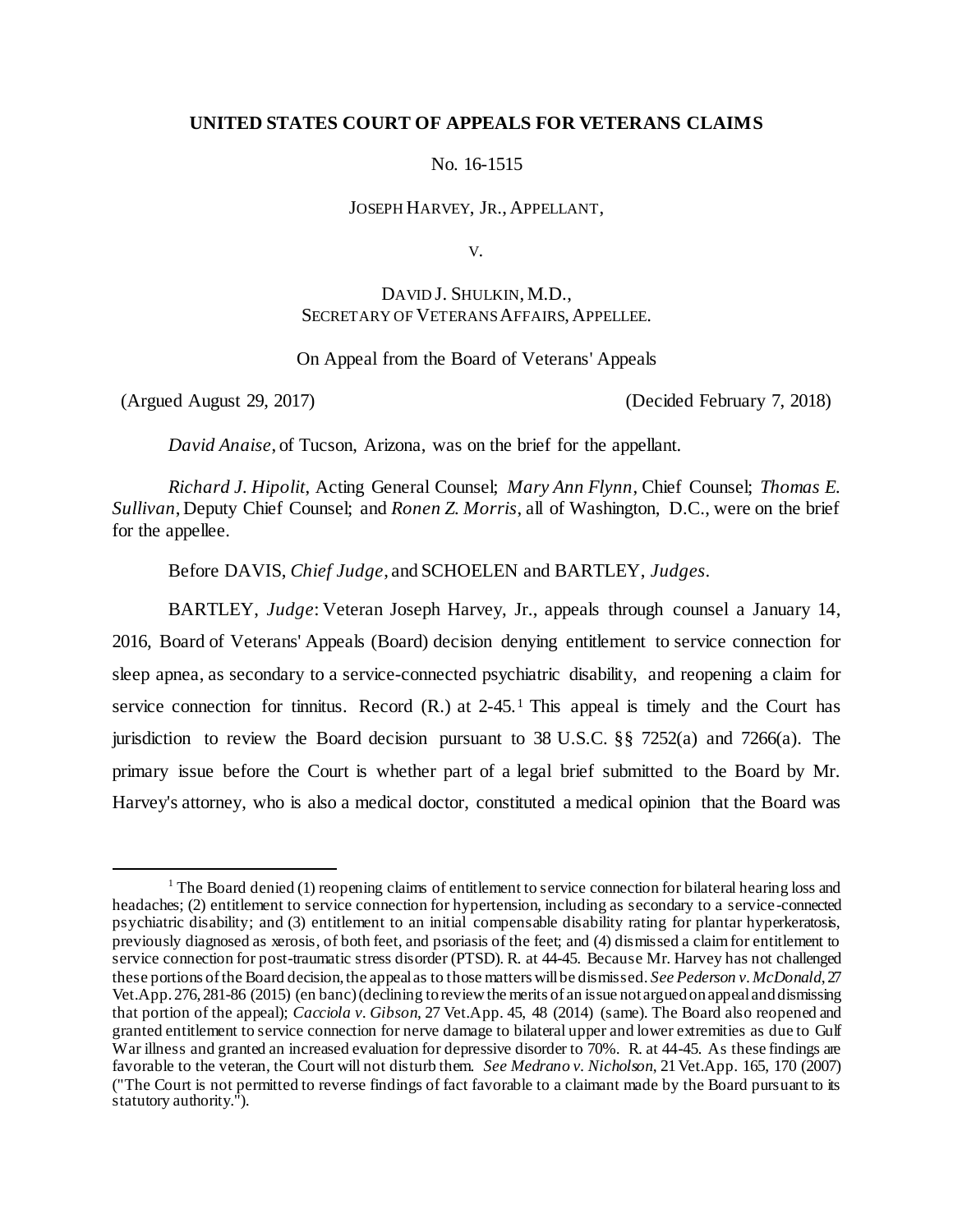required to address. For the reasons that follow, the Court will affirm the January 2016 Board decision.

#### **I. FACTS**

Mr. Harvey served on active duty in the U.S. Marine Corps from June 1988 to June 1992. R. at 4, 906.<sup>2</sup> He was diagnosed with obstructive sleep apnea in October 2006. R. at 22, 24. In July 2008 and January 2009, he filed claims for service connection for tinnitus, depressive disorder, and sleep apnea. R. at 8, 32. In February 2009, a VA regional office (RO) granted service connection for depressive disorder. R. at 32. In August 2009, a VA examiner opined that sleep apnea was not caused by or a result of service, noting that service treatment records (STRs) did not show that sleep apnea symptoms were reported in service. *See* R. at 24. In September 2009, the RO denied service connection for, inter alia, sleep apnea and tinnitus. *See* R. at 8. In April 2011, the veteran sought to reopen these claims. *See id*.

In April 2013, a VA audiologic examiner opined that Mr. Harvey's hearing loss and tinnitus, which the examiner found to be a symptom of hearing loss, were less likely due to military noise exposure and more likely due to civilian noise exposure, age, or another etiology. R. at 911, 918, 920. The examiner explained that tinnitus was not reported on the veteran's service medical records (SMRs) and could not be claimed as secondary to acoustic trauma because there was no hearing loss at separation. R. at 918.

In April 2013, a VA examiner opined that Mr. Harvey's sleep apnea was not directly related to service, noting that the October 2006 onset occurred many years after separation, and was not proximately due to his service-connected depressive disorder, citing a review of medical literature. *See* R. at 24. The examiner noted that a major cause of sleep apnea was weight gain and that the veteran weighed 155 pounds in service and 255 pounds in March 2013. *See id*. In April 2013, the RO reopened the sleep apnea claim, but denied service connection, and found no new and material evidence sufficient to reopen the tinnitus claim. *See* R. at 8-9.

On December 4, 2014, Mr. Harvey's representative, Mr. David Anaise, submitted what he categorized as an "appeal brief" to the St. Petersburg RO and asserted that "we appeal the rating

<sup>&</sup>lt;sup>2</sup> The Court notes that Mr. Harvey's opening brief failed to include a statement of "the facts relevant to the issues, with appropriate page references to the record before the agency" as required by the Rules of Practice and Procedure. U.S. VET. APP. Rule 28(a)(4)(i); *see* Appellant's Brief (Br.).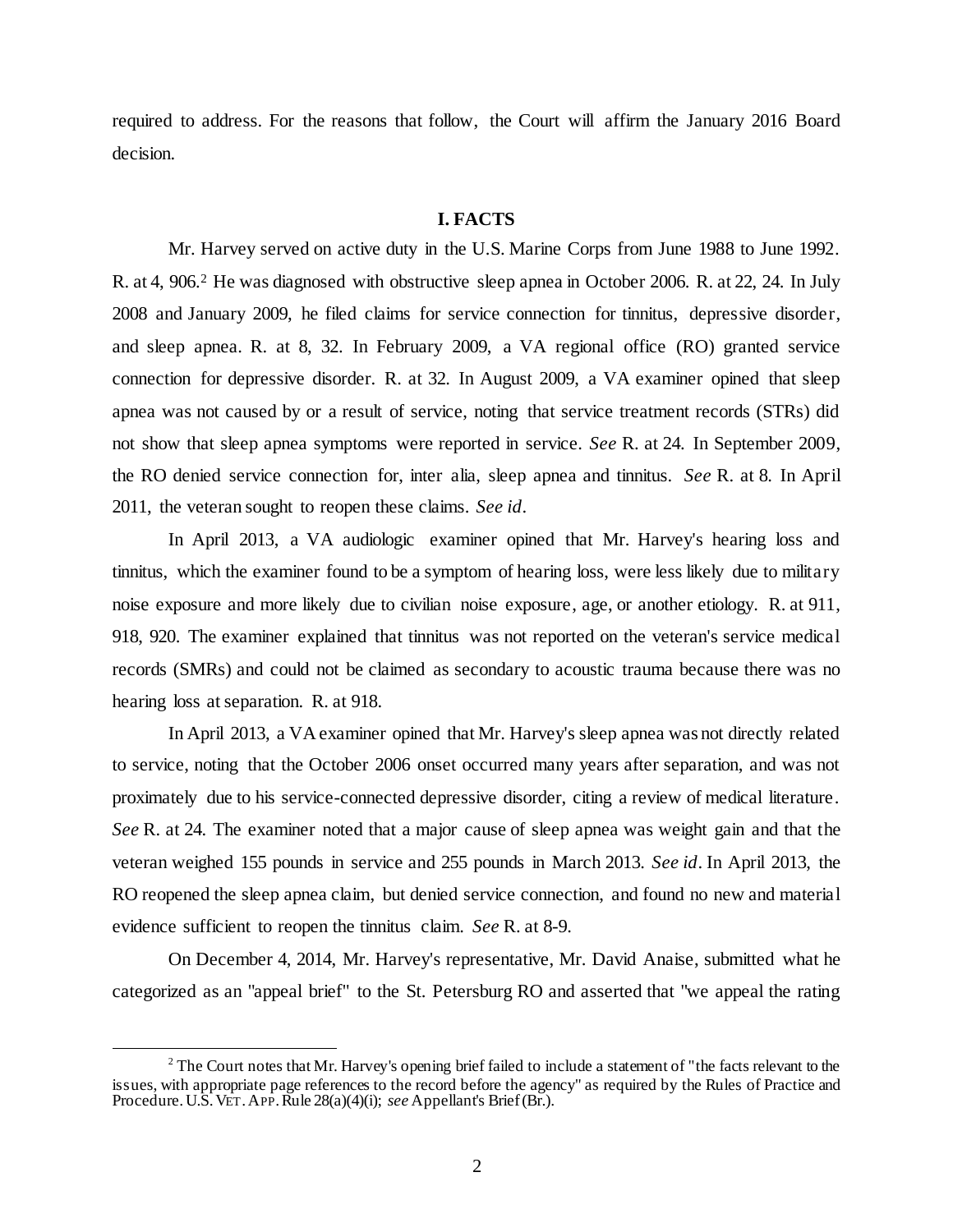decision of April 17, 2013." R. at 82-89. Mr. Anaise is a licensed medical doctor, licensed attorney, and accredited VA representative. R. at 82. The letterhead of this submission stated "David Anaise, MD, JD," and included an email address for "anaisedavid.office," and he began the submission by identifying himself as an accredited attorney representing Mr. Harvey "in his claim for VA benefits." R. at 82. <sup>3</sup> The signature block of the submission identified "David Anaise, MD JD Attorney at Law" as the author. R. at 89.

In this submission, Mr. Anaise presented argument for an increased evaluation to 70% for depressive disorder claimed as PTSD and depression. R. at 82. Mr. Anaise detailed favorable medical evidence from various examinations and evaluations of record, which he included as enumerated enclosures with the submission; cited this Court's caselaw and a Board decision concerning another veteran to support his argument that a higher evaluation was warranted; identified symptoms that were indicative of a higher evaluation; and concluded that "we argue that a 70% disability rating for PTSD is most appropriate." R. at 82-85.

The next page of Mr. Anaise's December 2014 submission is entitled "**Obstructive Sleep Apnea**" and the header stated "Appeal Brief" and "Page 5 of 8." R. at 86 (emphasis in original). Mr. Anaise commenced this section of the document as follows:

Veteran has been diagnosed with obstructive sleep apnea, treated by CPAP [Continuous Positive Airway Pressure]. The veteran's sleep apnea is more likely than not secondary to his service-connected MDD/PTSD. Scientists at the Madigan Army Medical Center have recently studied the incidence of sleep apnea in military personnel.[] In an article, *Sleep Disorders and Associated Medical Comorbidities in Active Duty Military Personnel*, Dr. Vincent Mysliwiec, et al, observed that sleep disturbances are increasing in frequency and are commonly diagnosed during deployment and when military personnel return from deployment (redeployment). <sup>[]</sup> [EXHIBIT 9] Recent evidence suggests the increased incidence of sleep disturbances in redeployed military personnel is potentially related to PTSD, depression, anxiety, or mTBI [Mild Traumatic Brain Injury].<sup>[]</sup>

*Id.* (exhibit citation in original). In footnotes in that paragraph, Mr. Anaise cited to several scholarly medical articles, including the Mysliwiec article discussed in the text. *Id.* Mr. Anaise next inserted a block quotation, composed of sentences from various medical texts regarding the

 $3$  "M.D." is an abbreviation for Doctor of Medicine, an advanced degree needed to work as a medical doctor, and "J.D." is an abbreviation for Juris Doctor, an advanced degree needed to work as a lawyer. *Professional Studies*, U.S. Department of Education, https://web.archive.org/web/20071214142648/http://www.ed.gov/about/offices/ list/ous/international/usnei/us/edlite-professional-studies.html.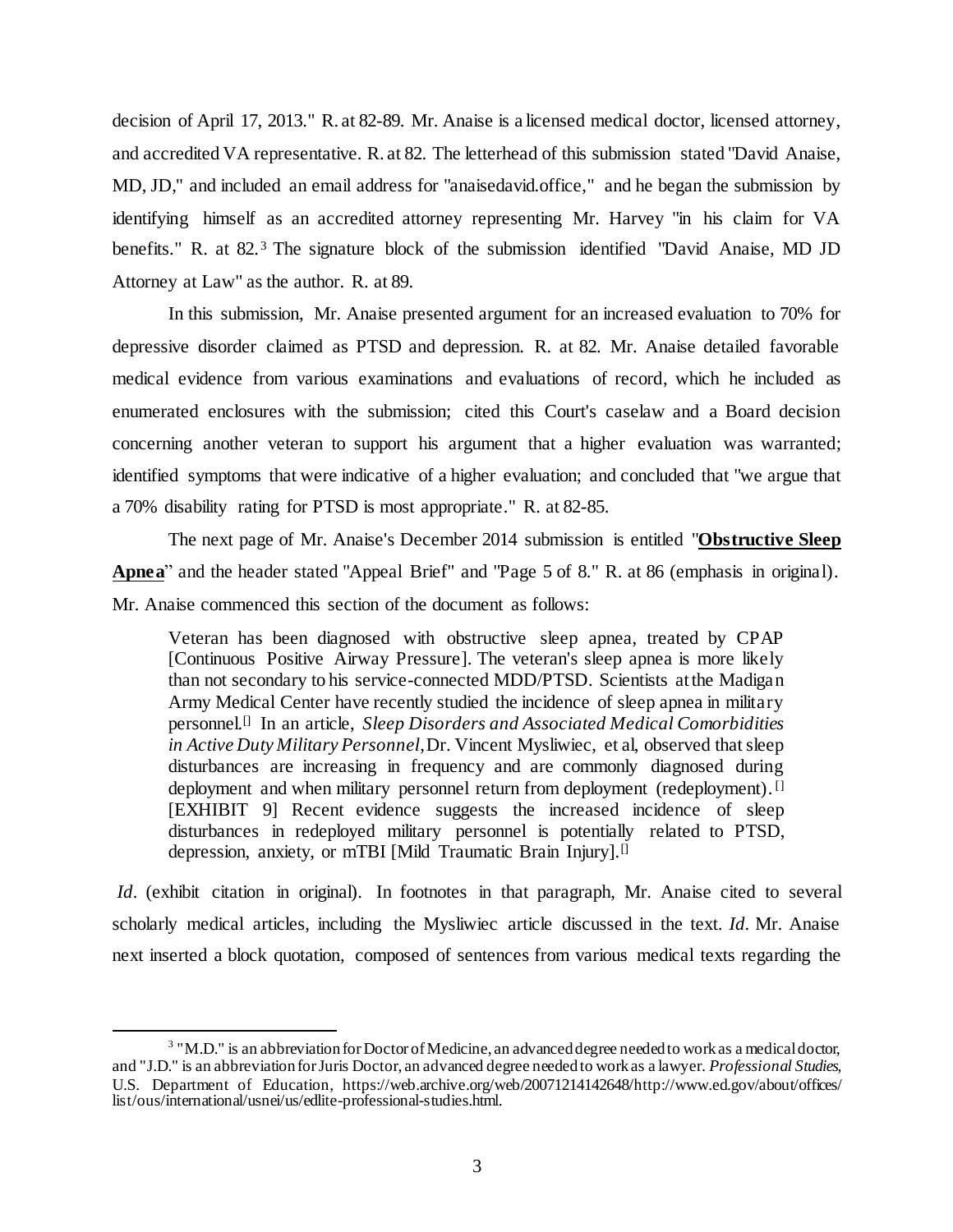relationship between sleep apnea and PTSD, which cited additional scholarly medical articles, contained internal quotation marks, and was not clearly attributable to a single source. *Id.*

In the next paragraph, Mr. Anaise inserted another block quotation, this time quoting a Board decision that granted another veteran entitlement to service connection for obstructive sleep apnea as secondary to PTSD. R. at 87. Mr. Anaise concluded, "Veteran suffers from Obstructive Sleep Apnea, requiring treatment by CPAP, thus, entitling him to a 50% disability rating," and inserted the sleep apnea rating criteria from Diagnostic Code 6847. *Id.*

Mr. Anaise also included in his December 2014 submission excerpts from an Institute of Medicine report addressing the onset of tinnitus. R. at 87-88. He then concluded:

We ask for an increase in the veteran's rating for PTSD/Depressive Disorder to 70%, which is appropriate for the severity of his symptoms and GAF scores of 42- 45. We also ask for service connection for Obstructive Sleep Apnea secondary to PTSD. The medical literature strongly supports a correlation between sleep apnea and MDD, PTSD. Finally, we ask for service connection for tinnitus as Veteran was exposed to high decibel noise having served as a tank crewman and in combat.

R. at 89.

In the January 2016 decision on appeal, the Board, inter alia, reopened the sleep apnea claim but denied entitlement to direct service connection, presumptive service connection based on Gulf War service, and service connection secondary to depressive disorder for lack of medical nexus. R. at 24. The Board determined that the Mysliwiec article supported only correlation between psychiatric disorders and sleep apnea and not a causal relationship, and that it was therefore unpersuasive in determining whether Mr. Harvey'ssleep apnea was caused or aggravated by his service-connected psychiatric disability. R. at 26. Further, the Board found that "the weight of the competent evidence demonstrates that there is no relationship between the [v]eteran's claimed sleep apnea and either active service or a service-connected disability. There are no contrary opinions of record." R. at 25. The Board also distinguished Mr. Harvey's claim from a February 2014 Board decision concerning another veteran, which Mr. Harvey submitted as an exhibit with his December 2014 submission. The Board determined that Mr. Harvey's claim, unlike the other veteran's claim, lacked favorable medical opinions supporting a link between the serviceconnected psychiatric disability and sleep apnea. R. at 26. This timely appeal followed.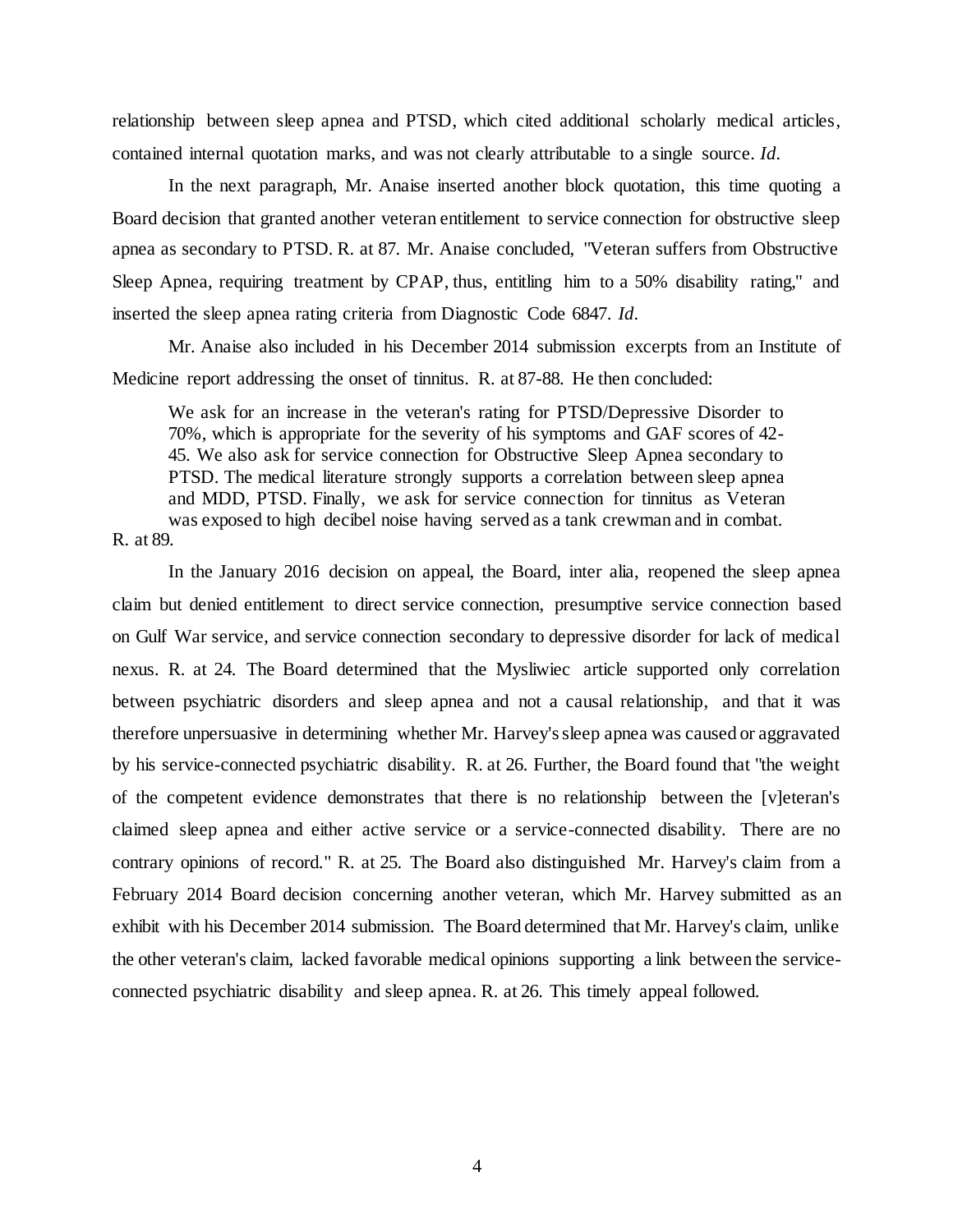#### **II. ANALYSIS**

## A. December 2014 Submission to the Board

Mr. Harvey argues that the Board provided inadequate reasons or bases for denying entitlement to service connection for sleep apnea as secondary to PTSD because it failed to address a medical nexus opinion submitted by his attorney-physician representative, Mr. Anaise. Appellant's Brief (Br.) at 5-11. Specifically, Mr. Harvey asserts that (1) Mr. Anaise is a boardcertified surgeon, (2) his December 2014 "brief clearly identified" Mr. Anaise as both a medical doctor and a lawyer, (3) in the December 2014 submission, Mr. Anaise "opined that there is a medical nexus for sleep apnea," and (4) the Board has previously, in other cases, recognized Mr. Anaise's medical opinions as probative evidence. Appellant's Brief (Br.) at 5. The Secretary argues that the Board was not compelled to view certain assertions in Mr. Anaise's brief as a medical opinion rather than a statement made by legal counsel in the context of a legal brief; therefore, he argues, no medical opinion by Mr. Anaise as to sleep apnea was properly before the Board. Secretary's Br. at 6-8.

Establishing service connection generally requires medical or, in certain circumstances, lay evidence of (1) a current disability; (2) in-service incurrence or aggravation of a disease or injury; and (3) a link between the claimed in-service disease or injury and the present disability. *Romanowsky v. Shinseki*, 26 Vet.App. 289, 293 (2013). Secondary service connection will be granted if a disability is proximately due to or the result of a service-connected disease or injury or aggravated by a service-connected disease or injury. *See Allen v. Brown*, 7 Vet.App. 439, 448 (1995) (en banc); 38 C.F.R. § 3.310(a)-(b) (2017).

Every Board decision must include a written statement of reasons or bases for its findings and conclusions on all material issues of fact and law; this statement must be adequate to enable the claimant to understand the precise basis for the Board decision and to facilitate informed review by this Court. 38 U.S.C. § 7104(d)(1); *Gilbert v. Derwinski*, 1 Vet.App. 49, 52 (1990). The Board must analyze the credibility and probative value of evidence, account for the persuasiveness of evidence, and provide reasons for rejecting material evidence favorable to the claimant. *Caluza v. Brown*, 7 Vet.App. 498, 506 (1995), *aff'd per curiam*, 78 F.3d 604 (Fed. Cir. 1996) (table). The Board must also address all potentially favorable evidence. *See Thompson v. Gober*, 14 Vet.App. 187, 188 (2000) (per curiam order).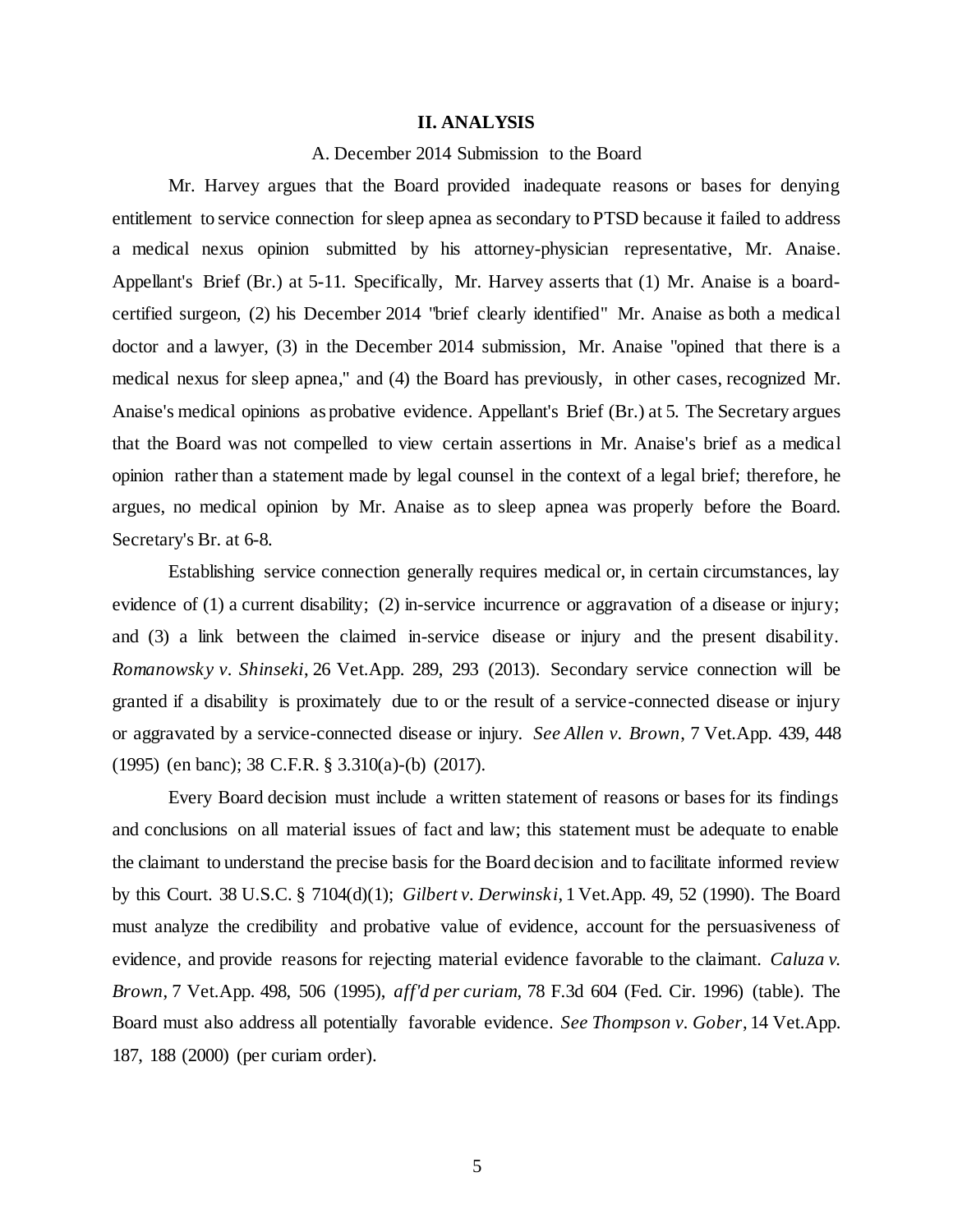This Court's caselaw is replete with standards to determine the adequacy of a medical opinion for VA benefits purposes. *See, e.g.*, *Monzingo v. Shinseki*, 26 Vet.App. 97, 105 (2012) (an adequate medical opinion "sufficiently inform[s] the Board of a medical expert's judgment on a medical question and the essential rationale for that opinion"); *Nieves-Rodriguez v. Peake*, 22 Vet.App. 295, 301 (2008) ("a medical examination report must contain not only clear conclusions with supporting data, but also a reasoned medical explanation connecting the two"); *Stefl v. Nicholson*, 21 Vet.App. 120, 123 (2007) (an adequate medical opinion "describes the disability in sufficient detail so that the Board's 'evaluation of the claimed disability is a fully informed one'") (quoting *Ardison v. Brown*, 6 Vet.App. 405, 407 (1994)). However, neither this Court nor VA statutes or regulations set forth requirements that would illuminate how an adjudicator is to determine whether a specific submission constitutes a medical opinion. Although the Court declines to prescribe absolute requirements necessary for a submission to be considered a medical opinion, the Court will discuss attributes that may be assessed in making such a determination. An assessment of whether a specific submission is a medical opinion is to be undertaken individually; although a particular submission may omit one or another of these attributes, the Board may nevertheless be obligated to assess whether that submission is a medical opinion and consider it in adjudicating a claim.

An initial consideration in this matter is whether, in the December 2014 submission to the Board, Mr. Anaise identified that he was acting in the role of a medical professional in presenting the statements made therein. The Court finds that the December 2014 submission provided no such indication. 4 Instead, Mr. Anaise gave every indication that he provided the December 2014 submission to the Board to present legal argument and advocate on behalf of his client in furtherance of his role as Mr. Harvey's appointed legal representative. Mr. Anaise commenced his submission by explicitly identifying himself as an accredited attorney who was representing the veteran "in his claims for VA benefits" and provided his accreditation number. R. at 82. Further evidence of legal advocacy in his submission includes his widespread use of phrases like "we argue." R. at 82; *see, e.g.*, R. at 85 ("Thus, we argue that a 70% disability rating for PTSD is more appropriate."). In the December 2014 submission, Mr. Anaise also highlighted material evidence

<sup>&</sup>lt;sup>4</sup> Although Mr. Anaise presented his credentials as a board-certified surgeon to the Court, Appellant's Br. at 5, this evidence was not before the Board at the time of its decision. Thus, the Court is unable to consider these credentials. *See Kyhn v. Shinseki*, 716 F.3d 572, 577 (Fed. Cir. 2013) (noting that the Court is prohibited from considering evidence not in the records before the Board).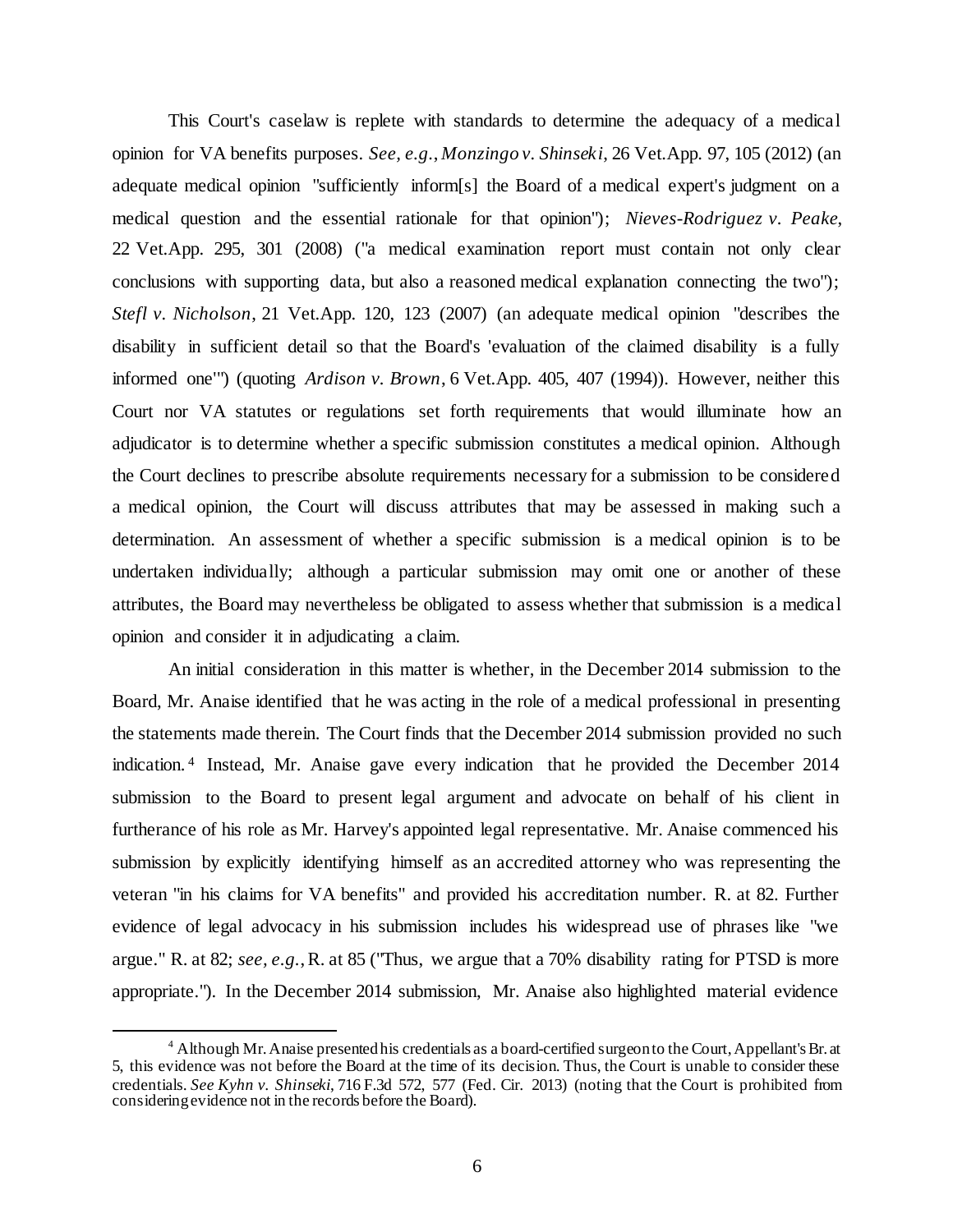in the record that was favorable to Mr. Harvey's claims, including enumerated exhibits that he enclosed with the submission. *See* Supplemental R. at 92-97; R. at 84. Mr. Anaise further provided analytical legal discussion of Court precedent and citation to legal sources. R. at 85 (citing *Bowling v. Principi*, 15 Vet.App. 1 (2001), and a Board decision for another veteran). Also indicative of legal argument was Mr. Anaise's request for specific legal remedies for each of the veteran's pending claims. *E.g.* R. at 89 ("We also ask for service connection for Obstructive Sleep Apnea secondary to PTSD.").

Second, the four corners of Mr. Anaise's December 2014 submission not only contained throughout numerous indications that he was acting as a legal representative, it lacked indicia that he provided the submission to the Board as the professional opinion of a medical expert. Mr. Anaise did not label the document itself with a letterhead, email address, title, heading, or other indication that demonstrated an affiliation with the medical profession. Instead, he provided a generic "office" email address, characterized his submission as an "appeal brief," and identified himself as an "attorney at law." R. at 82-89. Indeed, in the December 2014 submission the only indicator that Mr. Anaise was a medical professional was his use of "MD" in his letterhead and signature block, along with the use of "JD." R. at 82, 89. However, directly below that designation in the signature block, "attorney at law" is listed exclusively, without mention of Mr. Anaise's position as a medical professional. R. at 89.

Delving further into the text of the December 2014 submission, Mr. Anaise failed to use any identifying wording, e.g. "in my opinion," that would signal his intention to provide an expert medical opinion. Thus, the text contains no indication that a medical opinion was being provided. Not only that, Mr. Anaise's December 2014 submission lacks any identifiable medical judgment and contains no rationale for an opinion rendered.

Moreover, the language that Mr. Anaise asserts is reflective of his reasoned medical judgment is not independent of or clearly discernible from the legal arguments he presents in support of Mr. Harvey's claim. In the December 2014 submission, Mr. Anaise wrote "[t]he veteran's sleep apnea is more likely than not secondary to his service-connected MDD/PTSD" and proceeded to reference relevant medical literature to support his statement. R. at 86. Mr. Anaise insists that, as a medical expert, "I opined that there is a medical nexus for sleep apnea" by writing this single sentence. Appellant's Br. at 5. Although this sentence, in a context that included indicia of a medical opinion given by a medical expert, is the sort of language a medical examiner would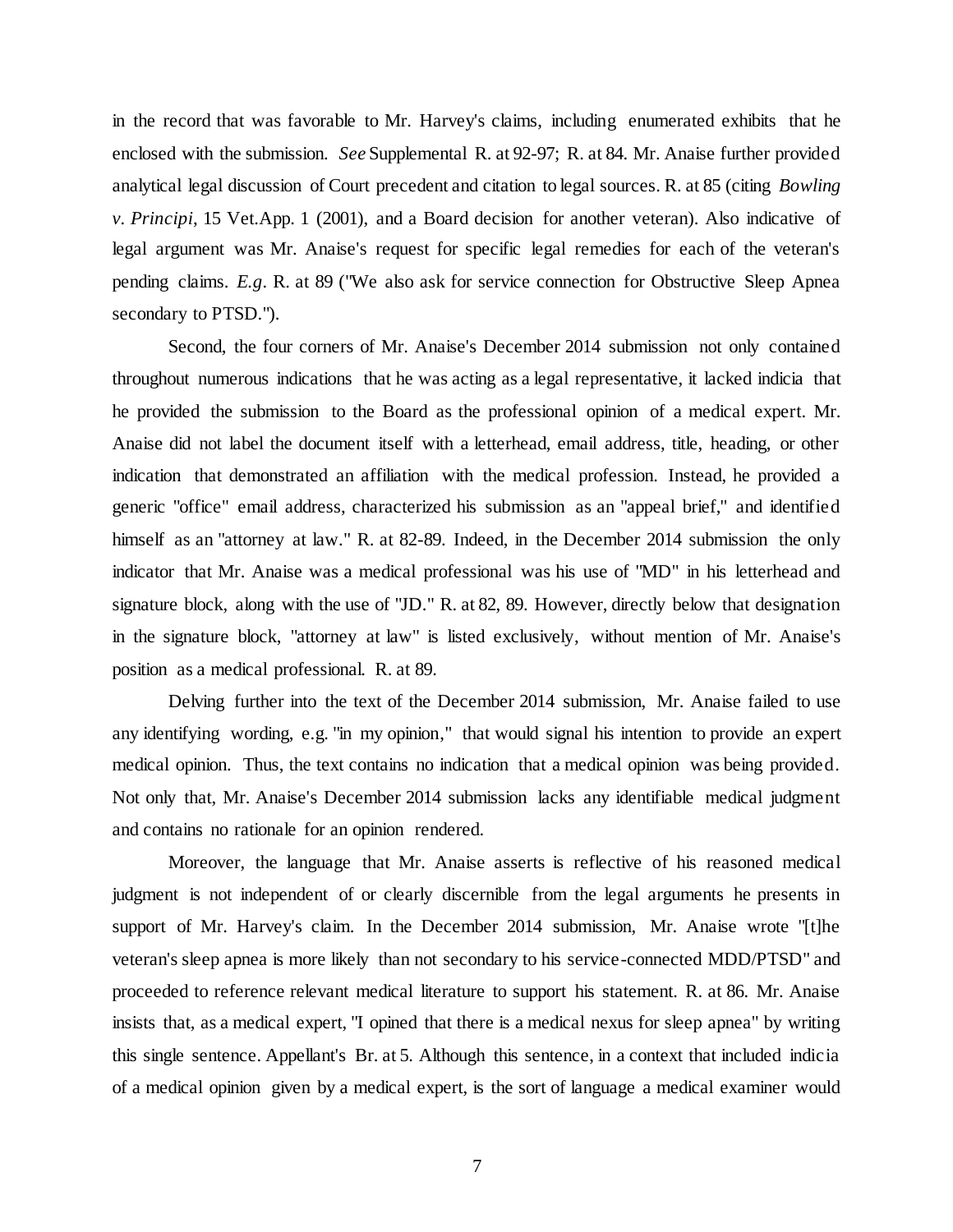use to provide a medical conclusion, the phrasing is also characteristic of legal advocacy. When viewed within the framework of his December 2014 submission, Mr. Anaise's language functions as legal argument. Indeed, Mr. Anaise inserted what he asserts is his medical opinion on "page 5 of 8" of a submission titled "appeal brief," couched between arguments related to different claims, and immediately precedes, with no transitionary indicator, an analytical legal discussion comparing Mr. Harvey's sleep apnea claim to a previous Board decision from another veteran addressing a similar issue. R. at 86-87. Because, after considering all the above factors, the December 2014 submission failed to elucidate to the Board that Mr. Anaise provided the relevant statement in the capacity of a medical expert, the sentence on page 5, and the accompanying language before and after that sentence, does not constitute a medical opinion.

In conclusion, after considering attributes relevant to such a determination, the Court concludes that Mr. Anaise's December 2014 submission did not contain a discernable medical opinion. This conclusion is based on the text of the submission and the indicators of legal advocacy and legal argument therein, as well as the absence of indicators that Mr. Anaise was acting in the role of a medical expert, including the lack of an identifiable medical opinion containing medical judgment and rationale, in the December 2014 submission. The Board would have needed to exercise extraordinary powers of clairvoyance to recognize that the December 2014 submission contained a medical linkage opinion on behalf of Mr. Harvey, as Mr. Anaise argues before this Court. The Court concludes that Mr. Anaise's inclusion of the designation "MD" on his letterhead and in his signature block, absent any markers within the submission that indicate that he was acting in a medical-expert role, along with the fact that his submission was identified as an "appeal brief" and contained legal argument to the exclusion of medical judgment and opinion, is insufficient to mark the December 2014 submission, or any part thereof, as the opinion of a medical expert.

Therefore, the Court finds no clear error in the Board's determination that no medical opinion of record demonstrated a linkage between Mr. Harvey's sleep apnea and his serviceconnected psychiatric disability, and affirms the Board's conclusion that there was no evidence demonstrating a relationship between the veteran's sleep apnea and active service or a serviceconnected disability. *See Thompson*, 14 Vet.App. at 188; *see also Hersey v. Derwinski*, 2 Vet.App. 91, 94 (1992) ("A factual finding 'is "clearly erroneous" when although there is evidence to support it, the reviewing court on the entire evidence is left with the definite and firm conviction that a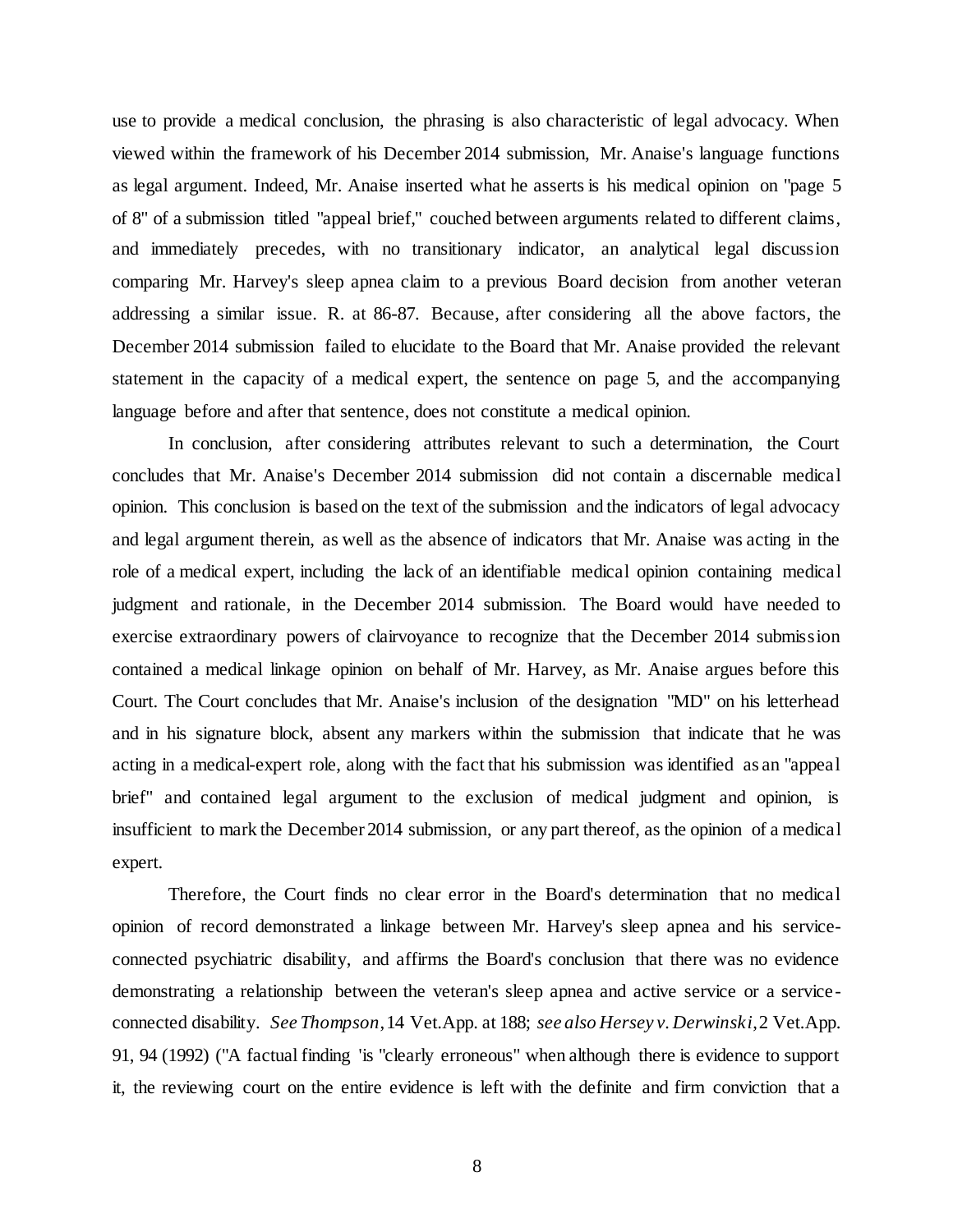mistake has been committed.'" (quoting *United States v. Gypsum Co.*, 333 U.S. 364, 395 (1948))). The Court further holds that the Board provided adequate reasons or bases that enable the claimant to understand the precise basis for that determination and facilitate judicial review. *See* 38 U.S.C. § 7104(d)(1); *Gilbert*, 1 Vet.App. at 52.

### B. Model Rule of Professional Conduct 3.7

Based on arguments made in the Secretary's brief, the Court ordered oral argument and supplemental memoranda of law to address the appropriateness, in light of the Model Rules of Professional Conduct (MRPC) Rule 3.7, of an attorney serving as an expert witness in a case where he or she is also the legal representative of record. Specifically, the Court ordered the parties to address whether (1) Rule 3.7 applied to contexts other than a trial setting; (2) combining the role of advocate and witness could prejudice the Board; (3) a representative of record submitting a medical opinion on behalf of a client involves a conflict of interest between the lawyer and client; and (4) this case presented a situation in which the interest in protecting the integrity of the advocate's professional role, by eliminating the opportunity of mixing law and fact, warranted the application of Rule 3.7.

The MRPC "provide a framework for the ethical practice of law," Ann. Model Rules of Prof'l Conduct Scope § 16 (Am. Bar Ass'n 2015) (hereinafter MRPC), and "should be interpreted with reference to the purposes of legal representation and of the law itself," MRPC Scope § 14. Both the Board and the Court have adopted the Rules as standards of conduct for attorney practice. 38 C.F.R. § 14.632(d) (2017) ("[A]n attorney shall not, in providing representation to a claimant before VA, engage in behavior or activities prohibited by the rules of professional conduct of any jurisdiction in which the attorney is licensed to practice law."); Rules of Admission and Practice, U.S. VET. APP.Rule 4(a) ("Unless otherwise provided by specific rule of the Court, the disciplinary standard for practice is the Model Rules of Professional Conduct adopted by the American Bar Association on August 2, 1983, as amended.").

Clearly, the MRPC contemplate its application to "tribunals." MRPC r. 1.0(m) (defining "tribunal" as "a court" or "administrative agency" "acting in an adjudicative capacity"). The MRPC specifically contemplate application before "tribunals" acting in an adjudicative capacity where "a neutral official, after the presentation of evidence or legal argument by a party or parties, will render a binding legal judgment directly affecting a party's interests in a particular manner." *Id.* Rule 3.7 provides that "[a] lawyer shall not act as advocate at a trial in which the lawyer is likely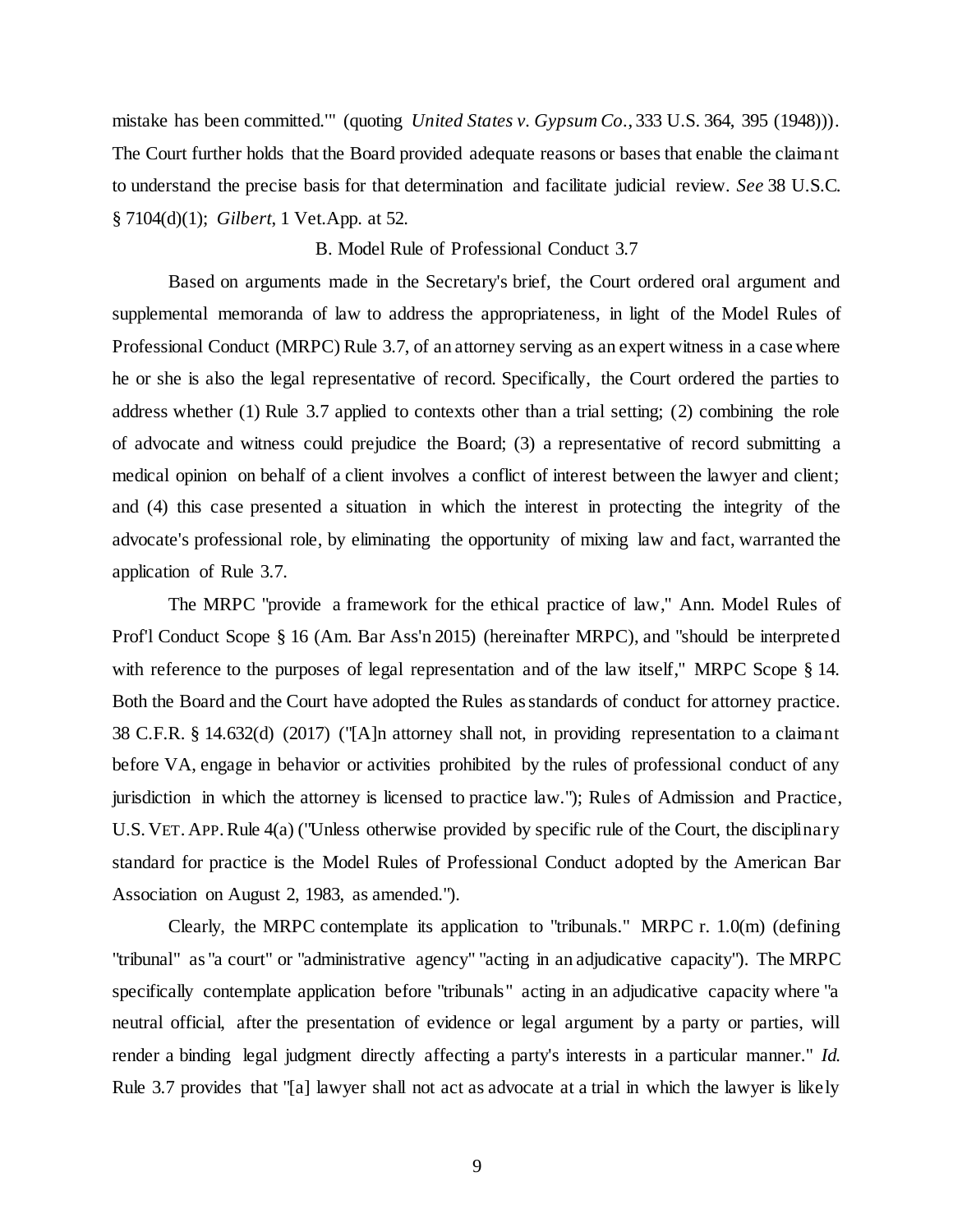to be a necessary witness" except under limited circumstances. MRPC r. 3.7(a). The Comments to Rule 3.7 indubitably extend the advocate-witness prohibition beyond trial proceedings to include proceedings before tribunals. *See* MRPC r. 3.7 cmt. 3 ("To protect the tribunal, paragraph (a) prohibits a lawyer from simultaneously serving as advocate and necessary witness[.]"); *see also*  Ethics 2000 Commission Model 3.7 Reporter's Explanation of Changes, *American Bar Association Center for Professional Responsibility*, https://www.americanbar.org/groups/professiona l\_ responsibility/policy/ethics\_2000\_commission/e2k\_rule37rem.html (revising the language of Comment 3 "to clarify that the prohibition in paragraph (a) is for the protection of the tribunal as well as parties"); MRPC Scope § 21 ("The Comment accompanying each Rule explains and illustrates the meaning and purpose of the Rule" and Comments are "intended as guides to interpretation.").

Rule 3.7 is intended to prevent the blurring of lines between argument and evidence in a way that may confuse or mislead a tribunal. *See* MRPC r. 3.7 cmt. 1 ("Combining the roles of advocate and witness can prejudice the tribunal[.]"); MRPC r. 3.7 cmt. 2 ("It may not be clear whether a statement by an advocate-witness should be taken as proof or as an analysis of the proof."). Rule 3.7 also protects the integrity of the lawyer's role as an advocate. *See Culebras Enterprises Corp. v. Rivera-Rios*, 846 F.2d 94, 100 (1st Cir. 1988) (evaluating the application of Rule 3.7 to non-trial proceedings prior to the incorporation of "tribunal" language in the Comments and concluding that "the most cogent rationale" for the rule is "the interest in protecting the integrity of the advocate's professional role by eliminating the opportunity of mixing law and fact"); *see also* MRPC Preamble § 2 ("As advocate, a lawyer zealously asserts the client's position under the rules of the adversary system.").

In this instance, because we find that Mr. Anaise did not submit a medical opinion in the text of his December 2014 "appeal brief," we can find no violation of Rule 3.7. However, based on the Board decision that evidenced no comprehension that Mr. Anaise intended to submit a medical opinion within his 2014 submission, and Mr. Anaise's arguments to this Court that he indeed intended such a course, there is no doubt that his December 2014 submission blurred the line between making a legal argument and providing a medical opinion to support service connection. *See* MRPC r. 3.7 cmt. 2. That Mr. Anaise would even attempt to submit his own medical opinion in the text of an "appeal brief" is emblematic of the confusion that the advocatewitness rule is intended to prevent. *See* MRPC r. 3.7 cmt. 1.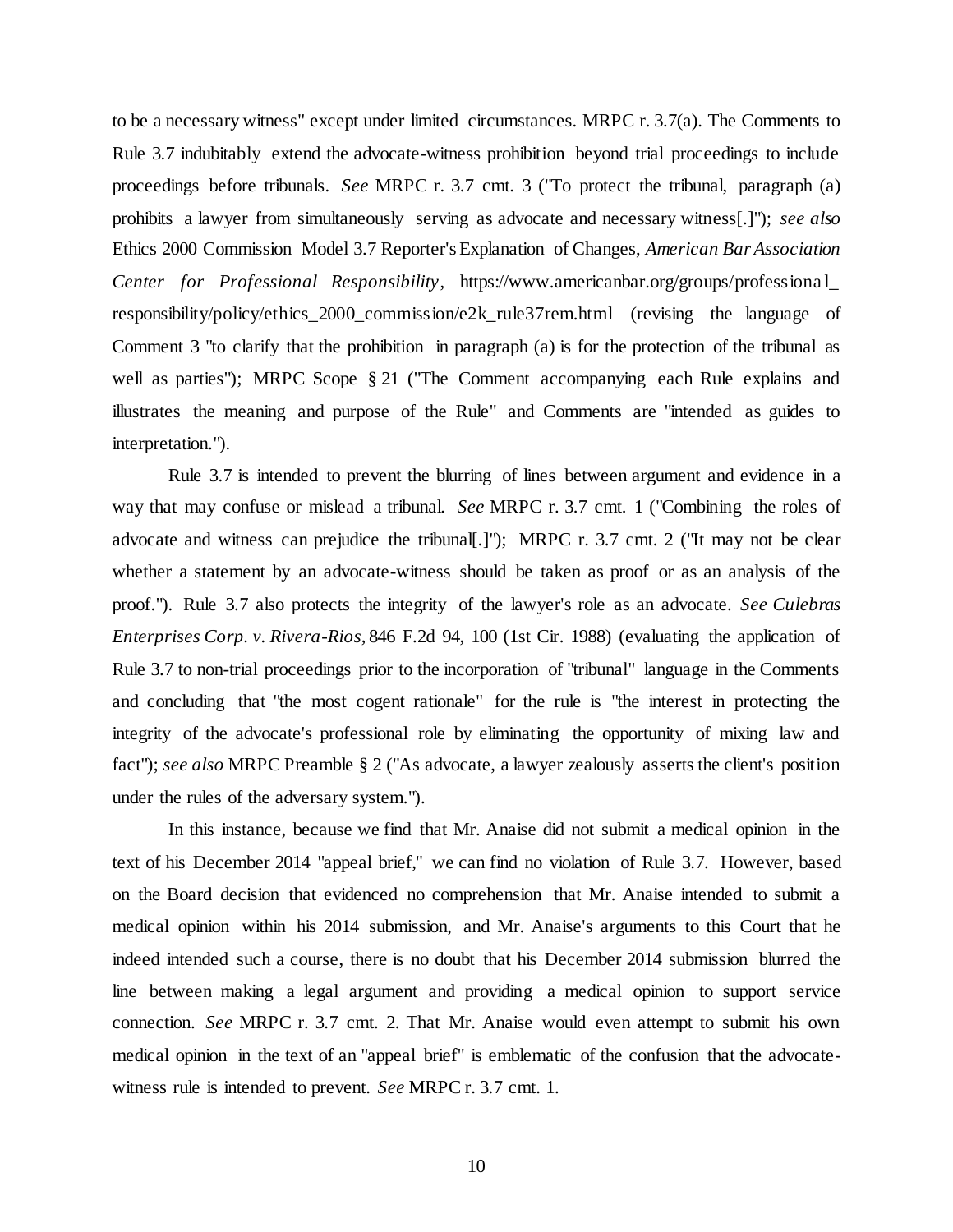#### C. Other Arguments

### *1. Obstructive Sleep Apnea*

Mr. Harvey contends that the Board clearly erred in its assessment of a medical article submitted as evidence. Appellant's Br. 7-8; Reply Br. at 3-5. Specifically, he argues that the Board improperly relied on its own medical judgment to determine that the article reflected a correlative rather than a causal relationship between PTSD and sleep apnea, therefore assigning little probative weight to the evidence. *Id.* He essentially argues that secondary service connection is supported because the article shows that sleep apnea is more prevalent in veterans suffering from PTSD and mood disorder. Appellant's Br. at 8-11.

VA will grant secondary service connection if a disability *is proximately due to or the result of* a service-connected disease or injury or aggravated by a service-connected disease or injury. 38 C.F.R. § 3.310(a)-(b) (2017) (emphasis added); *see Allen*, 7 Vet.App. at 448. The Board's determinations regarding the probative value of evidence and whether Mr. Harvey's sleep apnea was proximately due to or the result of his service-connected depressive disorder are findings of fact subject to the "clearly erroneous" standard of review set forth in 38 U.S.C. § 7261(a)(4). *See Smallwood v. Derwinski*, 10 Vet.App. 93, 97 (1997). "A factual finding 'is "clearly erroneous" when, although there is evidence to support it, the reviewing court on the entire evidence is left with the definite and firm conviction that a mistake has been committed.'" *Hersey*, 2 Vet.App. at 94 (quoting *U.S. Gypsum Co.*, 333 U.S. at 395)).

In its decision on appeal, the Board addressed the article, *Sleep Disorders and Associated Medical Comorbidities in Active Duty Military Personnel* ("Mysliwiec article"), enclosed with the December 2014 document submitted by Mr. Harvey's representative. R. at 26. The Mysliwiec study itself consisted of a retrospective review of the electronic medical records of 761 military personnel referred for a sleep medicine evaluation at a major military medical treatment facility in the Pacific Northwest in 2010. R. at 98-105. The article noted that, although recent evidence "suggested the increased incidence of sleep disturbances in redeployed military personnel was potentially related to PTSD, depression, anxiety or [mild] TBI," "[t]o date, no large cohort studies of redeployed military personnel with a definitive sleep disorder diagnosis existed" and thus it "remained unclear whether their sleep complaints were solely an epiphenomenon of comorbid illness, persistent maladaptive sleep practices that occur during deployment, or an independent diagnosis." R. at 98. The Mysliwiec article indicated that "the preponderance of research on sleep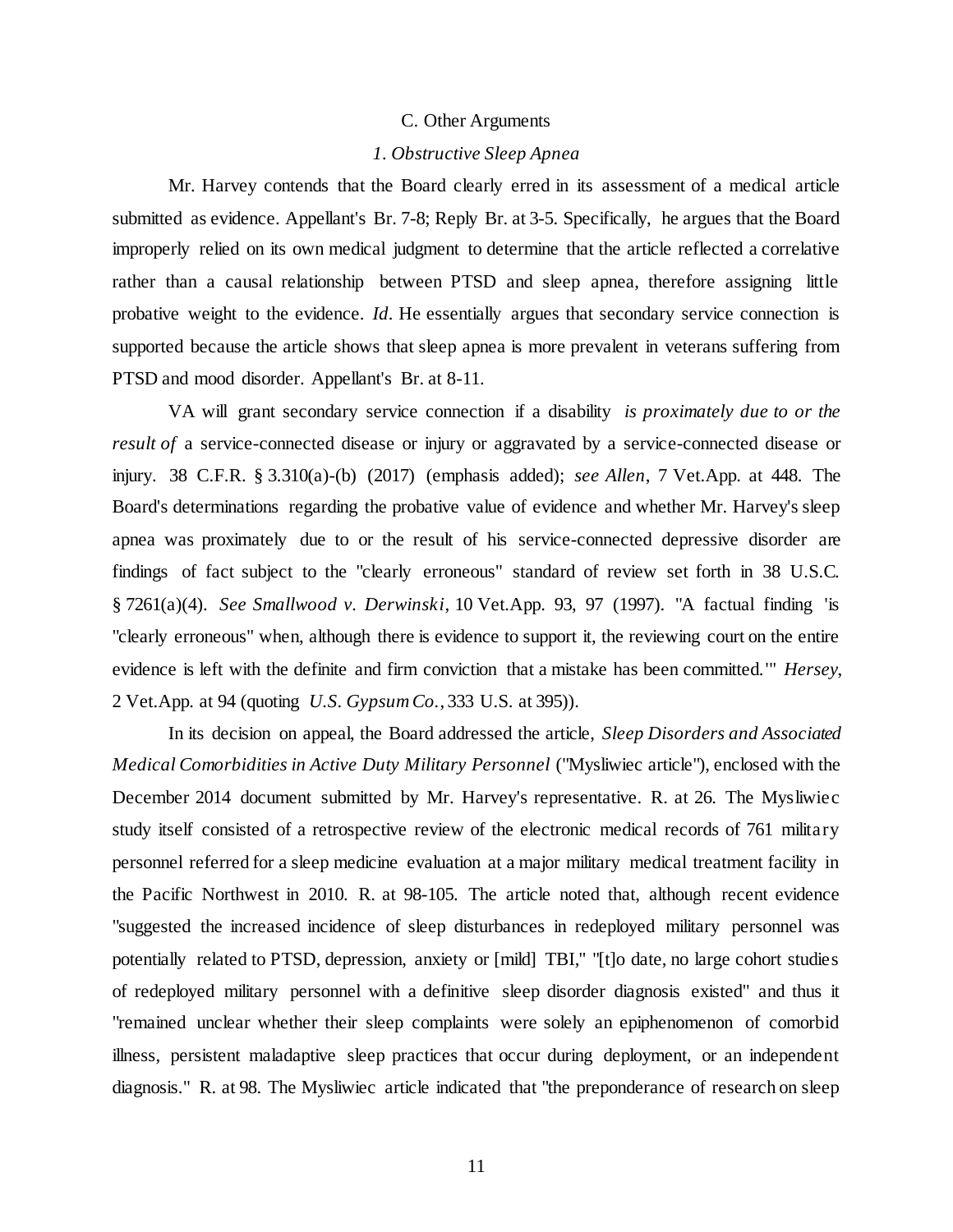disorders in military personnel was limited by the use of data from subjective assessment tools or examination of specific diagnoses." *Id*. The article cited to a study published in Medical Surveillance Monthly Report in 2010, that diagnosed 76.8% of the 69 participants, all redeployed soldiers diagnosed with PTSD, TBI, or other mental health disorders, with obstructive sleep apnea, but indicated that the study was limited in that obstructive sleep apnea was the only sleep diagnosis reported. R. at 98, 101.

The Board determined that, although "the article supports a correlation between mental health disorders and sleep apnea (and other sleep disorders), it does *not* support a causal relationship, or, specifically, a finding that psychiatric disorders cause sleep apnea." R. at 26 (emphasis in original). The Board further found that the article was not "persuasive in considering whether [Mr. Harvey's] current sleep apnea is caused or aggravated by his service-connected psychiatric disability." *Id.*

The Court concludes that Mr. Harvey's argument, that the Board's interpretation of the Mysliwiec article's findings amounts to the inappropriate rendering of a medical opinion, Appellant's Br. at 7-8, is unavailing. Interpretation of a medical treatise's meaning and assessment of its probative value as evidence in support of the claim being adjudicated are within the purview of the Board as factfinder. *Caluza*, 7 Vet.App. at 506 ("the Board's statement of reasons or bases must account for the evidence which it finds to be persuasive or unpersuasive, analyze the credibility and probative value of all material evidence submitted by and on behalf of a claimant, and provide the reasons for its rejection of any such evidence").

Here, the Board correctly applied the legal standard contained in the secondary-serviceconnection regulation, 38 C.F.R. § 3.310(a), and determined that the Mysliwiec article was unpersuasive for two reasons. R. at 26. First, the Board found that the article did not support a causal or aggravation relationship between sleep apnea and psychiatric disorder, as would be required for secondary service connection; second, the Board found that the Mysliwiec article indicated that sleep apnea may cause or aggravate psychiatric disorders, and not the other way around as the veteran argued. *Id.*

The Court cannot find clearly erroneous the Board's conclusion that the competent evidence does not establish a secondary service-connection relationship between Mr. Harvey's sleep apnea and his service-connected psychiatric disabilities. Moreover, despite Mr. Harvey's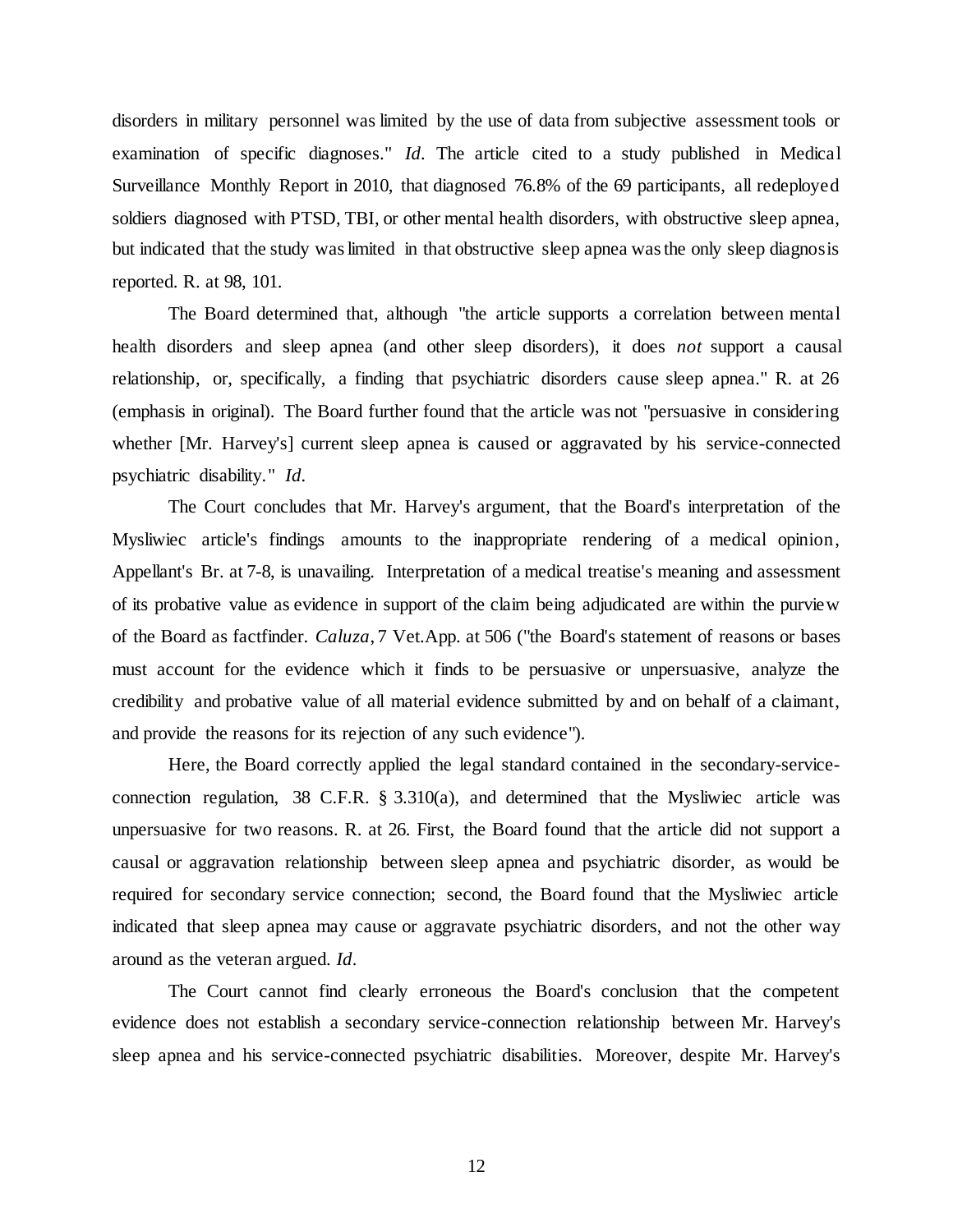assertions that a correlation<sup>5</sup> between a service-connected disability and a secondary condition is sufficient evidence to establish secondary service connection, the Board was correct in holding that a causation or aggravation relationship is required. *See* 38 C.F.R. §§ 3.310(a), (b) (2017) (referring to a secondary disability that is "proximately due to or the result of" a service-connected disability, or "any increase in severity of a nonservice-connected [disability] that is proximately due to or the result of a service-connected [disability]"); *see also Allen*, 7 Vet.App. at 447-49 (concluding that § 3.310 requires that the service-connected condition must cause or aggravate the secondary condition). A mutual relationship or some degree of correspondence that is not based on causation or aggravation is not sufficient to meet the requirements of  $\S 3.310$ . Thus, the Board did not err as Mr. Harvey contends. And, as discussed above in section II.A., despite Mr. Harvey's contentions otherwise, Mr. Anaise's December 2014 appeal brief did not contain a medical opinion determining that the veteran's sleep apnea is proximately due to, a result of, or aggravated by a psychiatric disorder. *See supra* II.A; 38 C.F.R. § 3.310(a).

Therefore, the Court holds that the Board did not clearly err in determining the meaning and probative value of the Mysliwiec article as evidence in support of Mr. Harvey's claim, or its determination that the evidence does not show that the veteran's sleep apnea is not causally related to his service-connected psychiatric disorder for purposes of secondary service connection. *See Smallwood*, 10 Vet.App. at 97; *Hersey*, 2 Vet.App. at 94; *see also Hilkert v. West*, 12 Vet.App. 145, 151 (1999) (en banc) (appellant bears the burden of demonstrating error on appeal), *aff'd per curiam*, 232 F.3d 908 (Fed. Cir. 2000) (table).

# *2. Tinnitus*

Mr. Harvey also argues that the Board's reasons or bases for denying entitlement to service connection for tinnitus were inadequate because the Board failed to address medical evidence in the form of an Institute of Medicine (IOM) report regarding the potential of delayed onset of tinnitus. Appellant's Br. at 12.

In the decision on appeal, the Board did not deny entitlement to service connection for tinnitus, as Mr. Harvey argues, but rather it denied reopening of a claim for service connection for tinnitus for lack of new and material evidence under 38 C.F.R. § 3.156(a). R. at 4, 43. The Board found that "[t]he evidence received subsequent to the February and September 2009 rating decision

<sup>5</sup> Correlation is defined as a "mutual relationship or connection" or as "the degree of relative correspondence, as between two sets of data." WEBSTER'S NEW WORLD DICTIONARY 312 (3d ed. 1988).